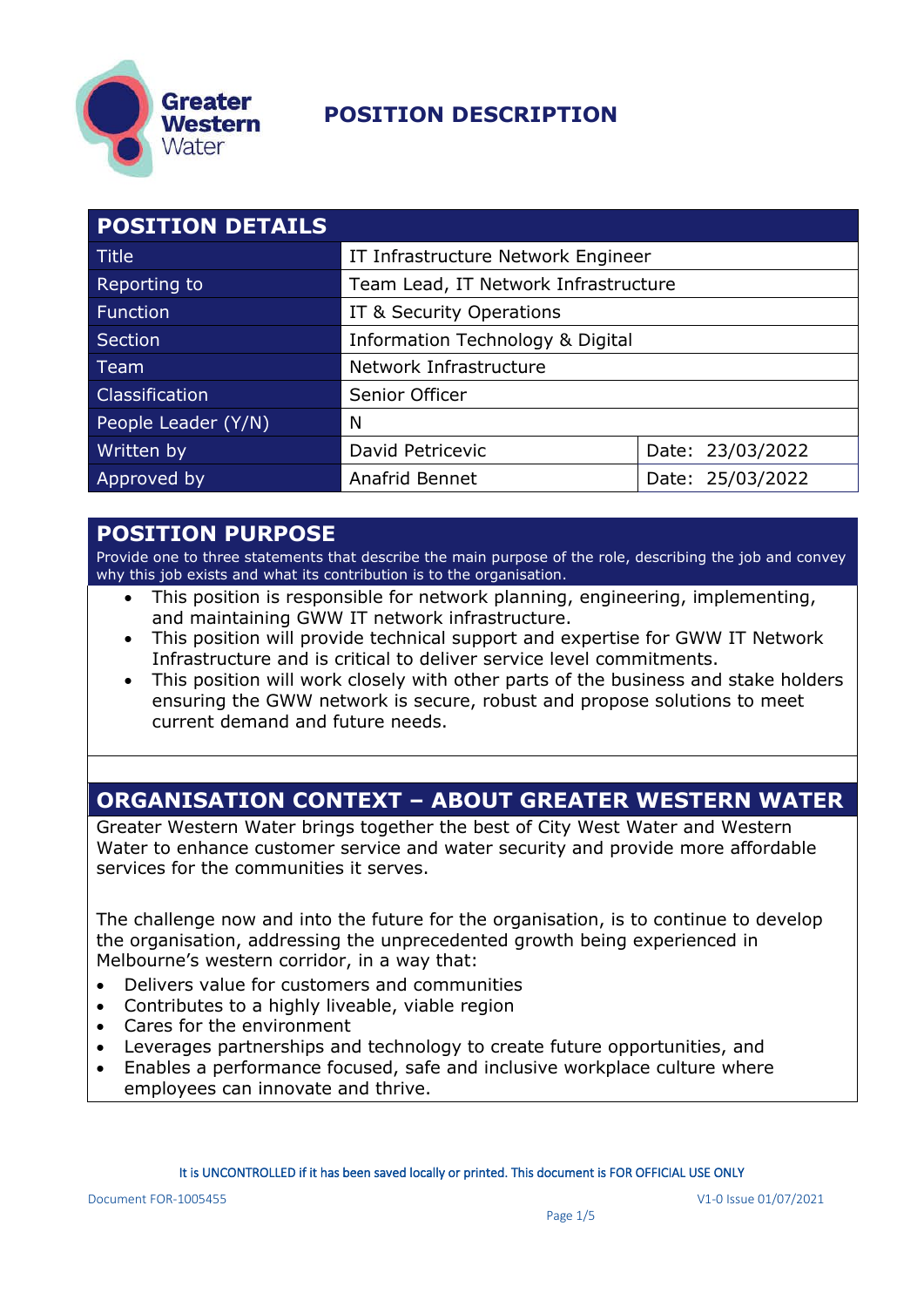

| <b>MAJOR ACCOUNTABILITY AREAS</b> |                                                                                                                                                                                                                                                                                                                                                          |                                                                                                                                                                                                                                                                                                                                                               |
|-----------------------------------|----------------------------------------------------------------------------------------------------------------------------------------------------------------------------------------------------------------------------------------------------------------------------------------------------------------------------------------------------------|---------------------------------------------------------------------------------------------------------------------------------------------------------------------------------------------------------------------------------------------------------------------------------------------------------------------------------------------------------------|
|                                   | <b>Major Accountability Area</b>                                                                                                                                                                                                                                                                                                                         | <b>Key Performance Indicator</b>                                                                                                                                                                                                                                                                                                                              |
| $\bullet$                         | <b>IT Network Operations Management</b><br>Proactively detect, respond, and<br>recover from network related<br>incidents<br>Proactive management and support of<br>network related changes with due<br>diligence<br>Participate in after-hours on call /<br>escalation to provide after-hours<br>support for Network infrastructure                      | <b>Measure</b><br>95% open incidents less than 30 days<br>old<br>Ensure that all change requests are<br>$\bullet$<br>registered within ITSM Tool<br>100% Change Success<br>$\bullet$<br>Participation in On call Roster<br>$\bullet$<br>Network availability SLA maintained<br>$\bullet$                                                                      |
|                                   | <b>IT Network Device Management</b>                                                                                                                                                                                                                                                                                                                      | <b>Measure</b>                                                                                                                                                                                                                                                                                                                                                |
| $\bullet$                         | Manage Data, Internet, WAN and SD-<br>WAN Links between Data Centres,<br>remote sites & head office<br>Manage GWW Core Switching &<br>Routing including cloud-based<br>networking<br>Manage Access switches & Wi-Fi<br>Points<br>Monitor both internal & external<br>network traffic<br>Manage backup and restore of<br>network switching infrastructure | On time detection and response to<br>$\bullet$<br>system generated alerts.<br>99% incident avoidance<br>$\bullet$<br>All design and as-built maintained<br>٠<br>Maintain VLAN IP Register.<br>$\bullet$<br>Support Disaster Recovery.<br>$\bullet$<br>Backup and restore test regime followed<br>$\bullet$                                                    |
|                                   | <b>Network Security Support &amp;</b>                                                                                                                                                                                                                                                                                                                    | <b>Measure</b>                                                                                                                                                                                                                                                                                                                                                |
| $\bullet$<br>٠                    | <b>Monitoring</b><br>Manage all network related security<br>infrastructure (includes GWW<br>Firewalls, Network Access<br>Management Solution, Micro-<br>Segmentation solution)<br>Ensure all network devices are<br>hardened, patched, and fit for<br>purpose<br>Support, review and implement<br>compliance audit and security<br>recommendations       | All firewall rules are maintained to<br>ensure the security of the GWW<br>Network.<br>100% patching of all Network<br>$\bullet$<br>Infrastructure<br>GWW external and lateral internal<br>$\bullet$<br>network traffic is monitored to ensure<br>security and availability risks are<br>controlled.<br>Network Security maturity<br>$\bullet$<br>benchmarked. |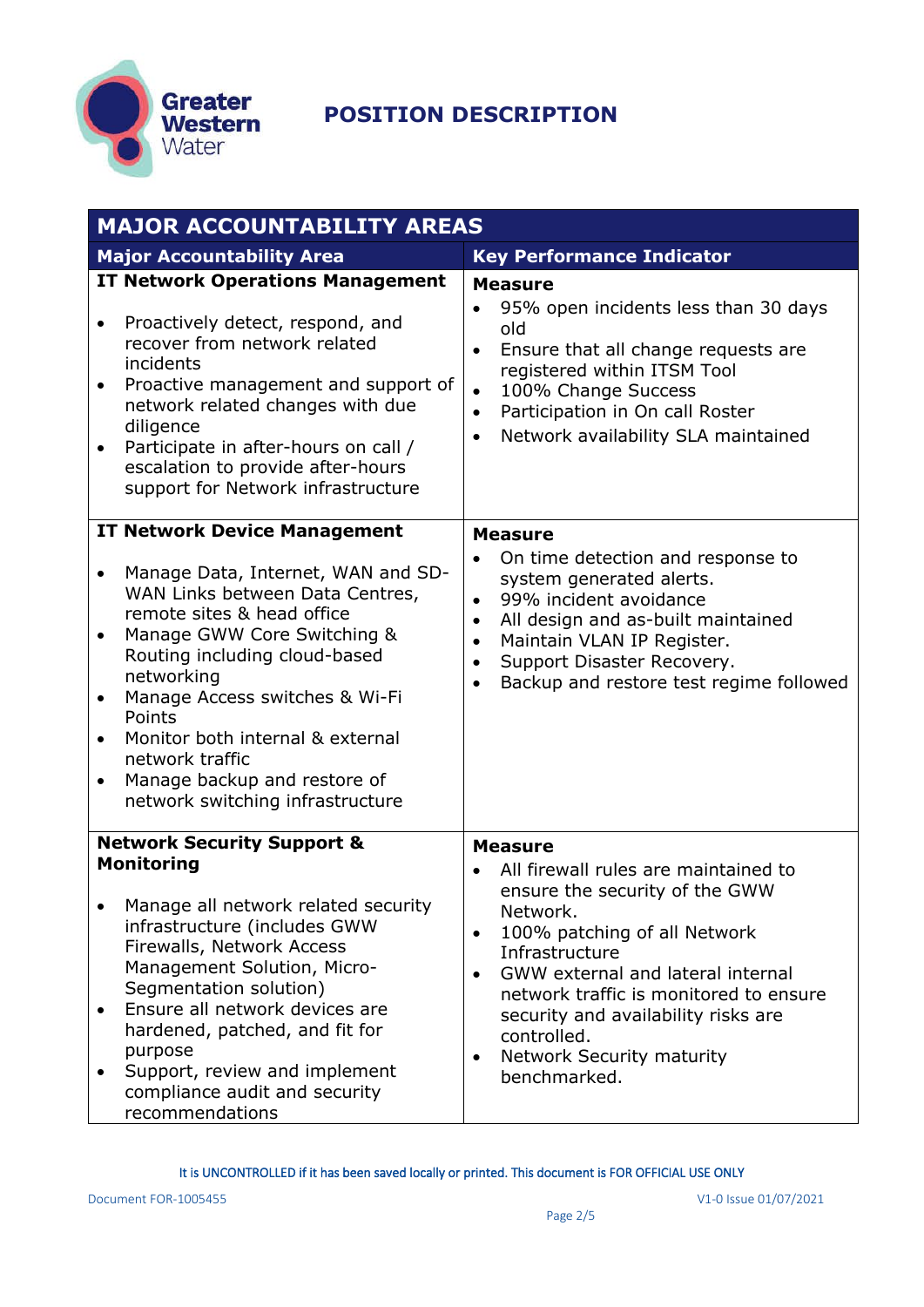

|           | Support the Enterprise Security team<br>at the time of security incident<br>detection and response activities as<br>required                                                                                                                                                                                                                                                                                                            |                                                                                                                                                                                                                                                                                                                                                                                                    |
|-----------|-----------------------------------------------------------------------------------------------------------------------------------------------------------------------------------------------------------------------------------------------------------------------------------------------------------------------------------------------------------------------------------------------------------------------------------------|----------------------------------------------------------------------------------------------------------------------------------------------------------------------------------------------------------------------------------------------------------------------------------------------------------------------------------------------------------------------------------------------------|
|           | <b>Network Engineering</b>                                                                                                                                                                                                                                                                                                                                                                                                              | <b>Measure</b>                                                                                                                                                                                                                                                                                                                                                                                     |
| $\bullet$ | Engage with external vendors in<br>scope and other industry best practice<br>providers to ensure GWW's network<br>infrastructure is built to standards<br>Be a lead contributor to select, design<br>and build fit for purpose network<br>solutions to future proof the GWW<br>Network Infrastructure<br>Engage in projects and provide<br>strategic recommendations and<br>solutions that are secure, resilient and<br>fit for purpose | Solutions implemented in according to<br>industry standards and government<br>requirements.                                                                                                                                                                                                                                                                                                        |
|           | <b>Health, Safety and Wellbeing</b>                                                                                                                                                                                                                                                                                                                                                                                                     | <b>Measure</b>                                                                                                                                                                                                                                                                                                                                                                                     |
|           | Take care of own and colleagues<br>Health, Safety and Wellbeing (HSW)<br>through proactively supporting<br>GWW's zero harm culture and safety<br>leadership.                                                                                                                                                                                                                                                                            | Contribute to the on-going development<br>$\bullet$<br>of a zero harm WH&S culture.<br>Monitor compliance of WH&S systems<br>$\bullet$<br>and procedures.<br>Actively monitor the workplace to<br>$\bullet$<br>determine the presence of hazards and<br>take appropriate action to rectify any<br>hazards found.<br>Participate in WH&S project groups and<br>$\bullet$<br>committees as required. |
|           | <b>Technical Coach</b>                                                                                                                                                                                                                                                                                                                                                                                                                  | <b>Measure</b>                                                                                                                                                                                                                                                                                                                                                                                     |
|           | Mentor and provide guidance to junior<br>team members in technical detection<br>and response best practices.                                                                                                                                                                                                                                                                                                                            | Knowledge sharing<br>$\bullet$<br>Reduce meantime to respond to<br>incidents                                                                                                                                                                                                                                                                                                                       |

#### **RELATIONSHIPS AND STAKEHOLDERS**

Outline the position's requirements for internal and external communication/negotiation/contact with other people or groups

Concentrate on those communication requirements that are critical to the achievement of the position's primary objective(s).

List any committees, etc the position will be involved with (internally or externally).

| <b>Internal</b> | IT&D teams, project managers, other stake holders including<br>SCADA teams |
|-----------------|----------------------------------------------------------------------------|
|-----------------|----------------------------------------------------------------------------|

It is UNCONTROLLED if it has been saved locally or printed. This document is FOR OFFICIAL USE ONLY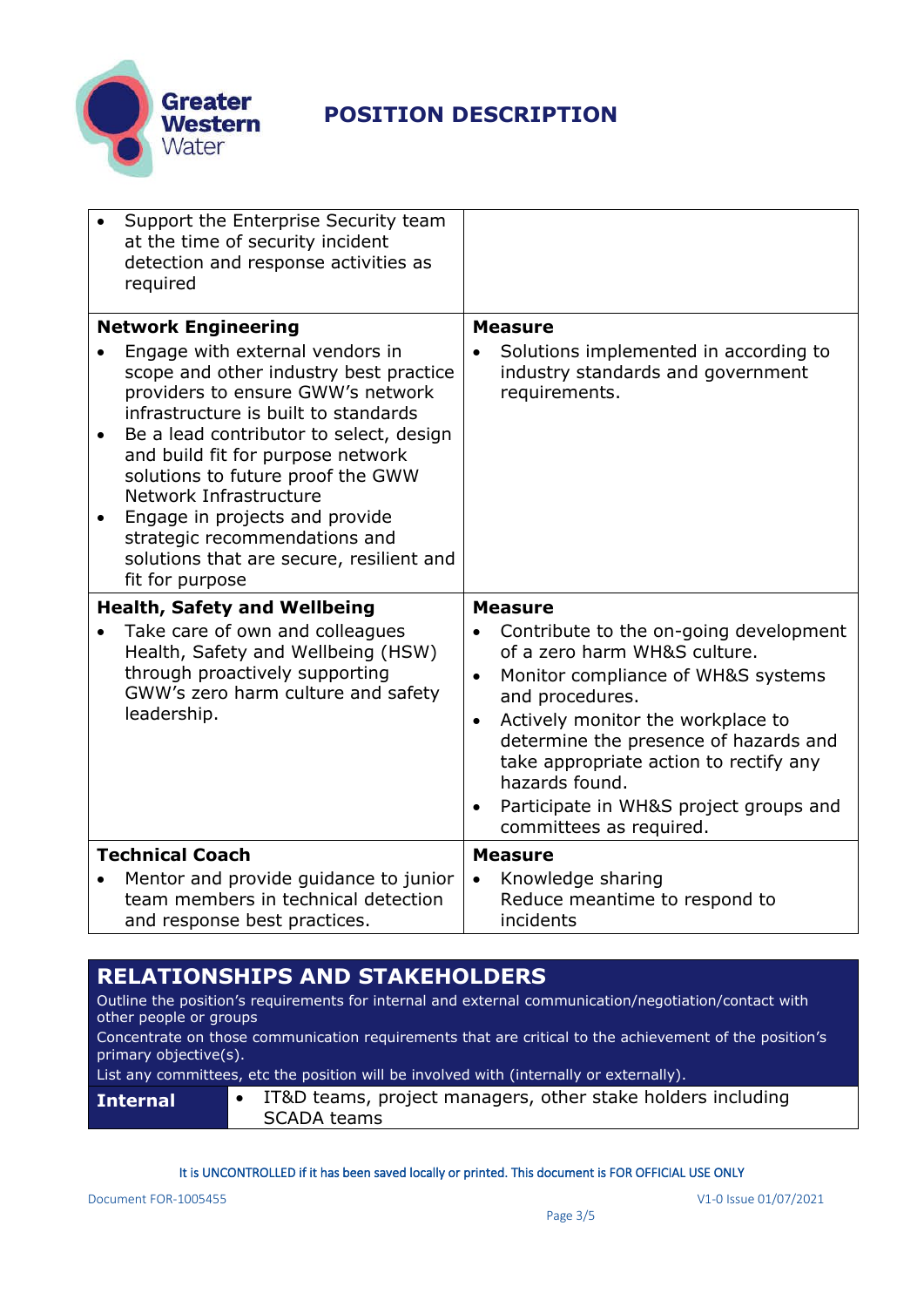

|                 | Collaborate with technical specialists, team leads and architects to<br>ensure fit for purpose networking systems are implemented in the<br>best possible way                                                                                        |
|-----------------|------------------------------------------------------------------------------------------------------------------------------------------------------------------------------------------------------------------------------------------------------|
| <b>External</b> | • Liaise with communication providers and vendors to ensure GWW is<br>following best practise in network and security infrastructure.<br>Collaborate with major networking and firewall vendor providers to<br>keep abreast of emerging technologies |

| <b>SKILLS, EXPERIENCE and TECHNICAL KNOWLEDGE</b> |                                                                                                                                                                                                                                                                                                                                                                                                                                                                                                                                                                                                         |                    |
|---------------------------------------------------|---------------------------------------------------------------------------------------------------------------------------------------------------------------------------------------------------------------------------------------------------------------------------------------------------------------------------------------------------------------------------------------------------------------------------------------------------------------------------------------------------------------------------------------------------------------------------------------------------------|--------------------|
| <b>Enterprise Skills</b>                          |                                                                                                                                                                                                                                                                                                                                                                                                                                                                                                                                                                                                         | <b>Proficiency</b> |
| Change Agility                                    |                                                                                                                                                                                                                                                                                                                                                                                                                                                                                                                                                                                                         | Intermediate       |
| Innovation & Continuous Improvement               |                                                                                                                                                                                                                                                                                                                                                                                                                                                                                                                                                                                                         | Advanced           |
| <b>Critical Thinking</b>                          |                                                                                                                                                                                                                                                                                                                                                                                                                                                                                                                                                                                                         | Intermediate       |
| Stakeholder & Relationship Management             |                                                                                                                                                                                                                                                                                                                                                                                                                                                                                                                                                                                                         | Intermediate       |
| <b>Delivering Results</b>                         |                                                                                                                                                                                                                                                                                                                                                                                                                                                                                                                                                                                                         | Advanced           |
| <b>Decision Making</b>                            |                                                                                                                                                                                                                                                                                                                                                                                                                                                                                                                                                                                                         | Intermediate       |
| <b>Technical</b><br><b>Knowledge</b>              | Proven knowledge working with:<br>Cisco infrastructure, Fortinet Firewalls, Forticlient VPNs<br>$\bullet$<br>Cloud networking and security technologies (Microsoft)<br>$\bullet$<br>Micro segmentation solutions<br>$\bullet$<br>IP and DNS management<br>$\bullet$<br>Software Defined Networking and Edge Solutions<br>$\bullet$<br><b>Network Access Management Solutions</b><br>$\bullet$<br>Knowledge and understanding of:<br>Virtualisation technology<br>$\bullet$<br><b>ITIL</b> principles<br>$\bullet$<br>Security frameworks (e.g., NIST Cyber Security<br>$\bullet$<br>Framework, PCI-DSS) |                    |
| <b>Experience</b>                                 | <b>Essential</b><br>Minimum of 3-5 years' experience working in the<br>$\bullet$<br>networking field in designing, implementing and<br>maintaining networking infrastructure.<br>Highly experienced with Fortinet Firewalls and relevant<br>$\bullet$<br>systems including SD-WAN, VPN and FortiAnalyzer<br>An enthusiasm for staying up to date with the very latest<br>$\bullet$<br>technology and solutions.<br>Strong analytical and problem solving skills and ability to<br>$\bullet$<br>work under pressure.<br>Excellent communication and customer skills<br>$\bullet$<br><b>Desirable</b>     |                    |

It is UNCONTROLLED if it has been saved locally or printed. This document is FOR OFFICIAL USE ONLY